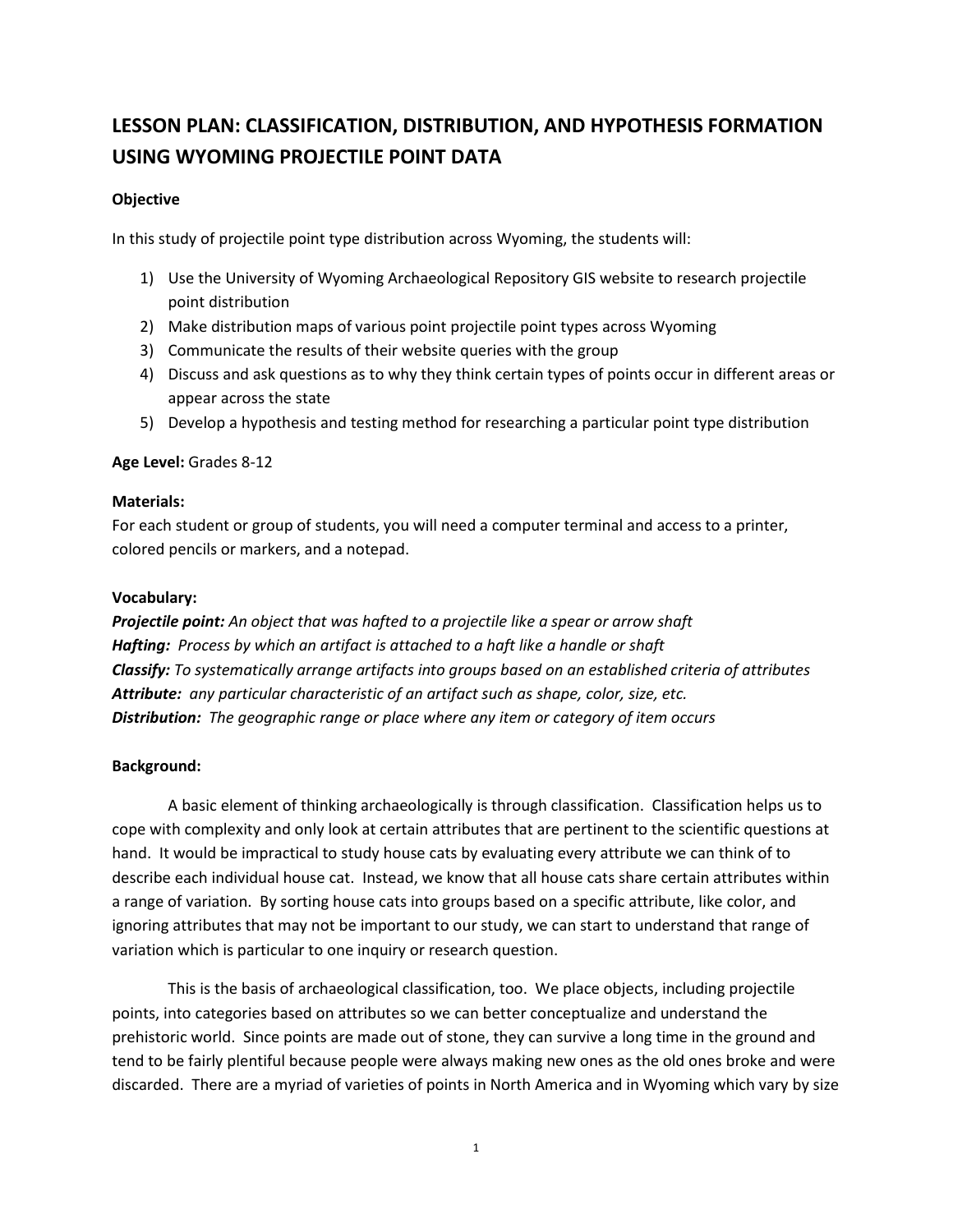and shape and even intended use. Archaeologists don't call projectile points "arrowheads" since some points were meant to be hafted to spears or darts or knives.

A group of attributes that occur together on many different points define a particular "type" of point. These can be attributes like side-notched, lanceolate shaped, or parallel flaking pattern. Archaeologists give these point types names like Clovis, Folsom, or Agate Basin. Furthermore, particular point types tend be found within a certain geographic range and in a particular time period. When we map the distribution of point types across an area, we are able to visualize the point type distributions. Point type distributions are often used to study the ranges of groups of prehistoric people since we assume people belonging to a particular group would have used the same types of artifacts including point types. Therefore, point types are one type of classification scheme which help archaeologists study the cultural history and spread of prehistoric peoples.

In other studies, archaeologists will come up with different classification schemes to help examine other questions, like trade or exchange or group movement. The types of rocks used to make points are often able to be sourced to particular areas where they were quarried. For instance, a golden-yellow colored chert comes from eastern Wyoming, while a deep red chert is often found in the Big Horns. Locations where these rocks are found are called "chert sources". An archaeologist would classify his or her points based on a chert source when they were examining questions pertaining to trade or interregional interaction.

An archaeologist's classification scheme is directly related to their hypothesis as it will change with each new question and area of research. Questions investigating use of prehistoric tools would classify based on a completely different set of attributes. There is no one "correct" classification in archaeology.

#### **Procedure:**

- 1) Use the UWAR database to find examples of these point styles by searching the Diagnostic Name Column: Clovis, Alberta, Elko, McKean, Oxbow, Mallory, Yonkee, Rose Springs, Besant, and Tri-notched. [Note: Other point types can also be found on the UWAR database. Teachers can choose as many or as few examples as necessary for the class. Teachers can assign students to do every type, or assign individual students their own type.]
- 2) Print off a picture of each type.
- 3) Divide students into groups. Ask them to determine what attributes they think were used to characterize that point type. Have them write it down and share it with the class.
- 4) Next, have the students plot the distributions of each point type on the University of Wyoming Archaeological Repository GIS webpage. The dots each represent the location of where one point of the particular type was found across Wyoming.
- 5) Print off a state-wide map of every point distribution.
- 6) When students have finished, ask them to determine the distribution of each point type by drawing a circle around the point type distribution. What point types are found with limited areas in the state, and what points are found all over the state?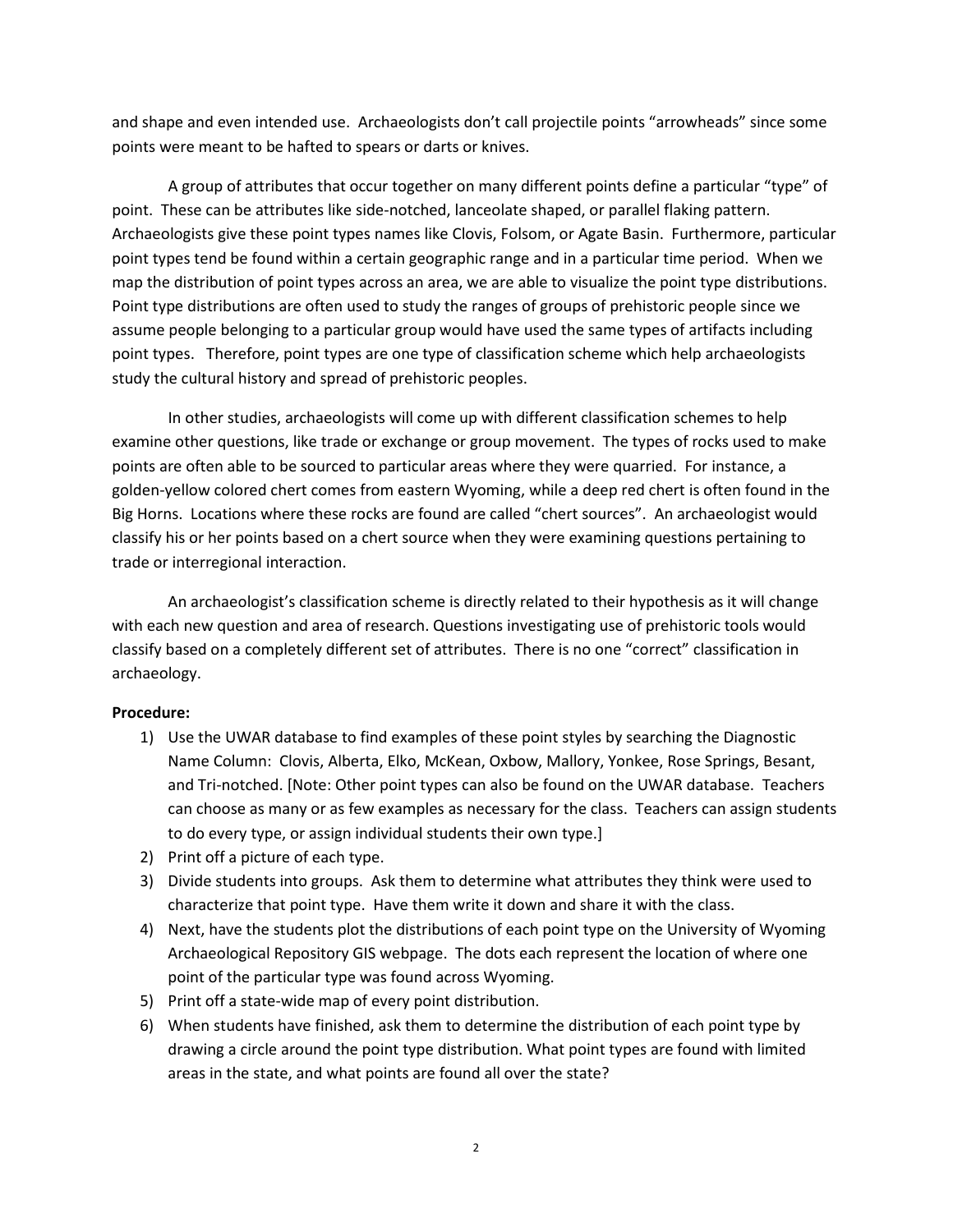- 7) Have the students share their results and tell the class where the different point types are found.
- 8) Ask the students to discuss and come up with explanations for why different point types would be found with different distributions. What would cause the patterns- groups who reside in different areas, groups moving between different areas, multiple different groups of people who used the same point style over a wide area, or perhaps even trade and exchange? It is important to stress there isn't a perfectly right answer. Archaeologists need to test their theories before they can be sure something can be explained how they think it should be- see Procedure #8.
- 9) Using their explanations from Procedure # 7, ask the students to come up with a hypothesis question and a means of testing their theory on a particular point distribution. For example, "My hypothesis is that the distribution of Mallory points is caused by one group of people who lived in one area. I plan on testing this hypothesis by evaluating other types of artifacts also found with Mallory points to see if they have the same distribution." Or, "My hypothesis is the Clovis point distribution is caused by group movement across wide areas. I plan on testing this hypothesis by classifying the chert sources used in Clovis point manufacture and comparing the source locations to where the points were found by archaeologists."

# **Wyoming Educational Standards Met**

# *Social Studies*

*SS8.2.3/SS12.2.3: Compare, contrast, and evaluate how the unique characteristics of various groups within Wyoming and the nation.* 

*SS8.4.2: Describe how tools and technology in different historical period impacted the way people lived, made decisions, and saw the world.*

*SS8.4.5: Identify relevant primary and secondary sources for research. Compare and contrast treatment of the same topic in several primary and secondary sources.*

*SS12.5.1: Use geographic tools and reference materials to interpret, analyze, evaluate, and synthesize historical and geographic data to demonstrate and understanding of global patterns and interconnectedness.*

*SS8.6.3/SS12.6.3: Use digital tools to research, design, and present social studies concepts*

## *Science*

*SC8.2.1/SC11.2.1: Students research scientific information and present findings through appropriate means.*

*SC8.2.2/SC11.2.2: Student use inquiry to conduct scientific investigations*